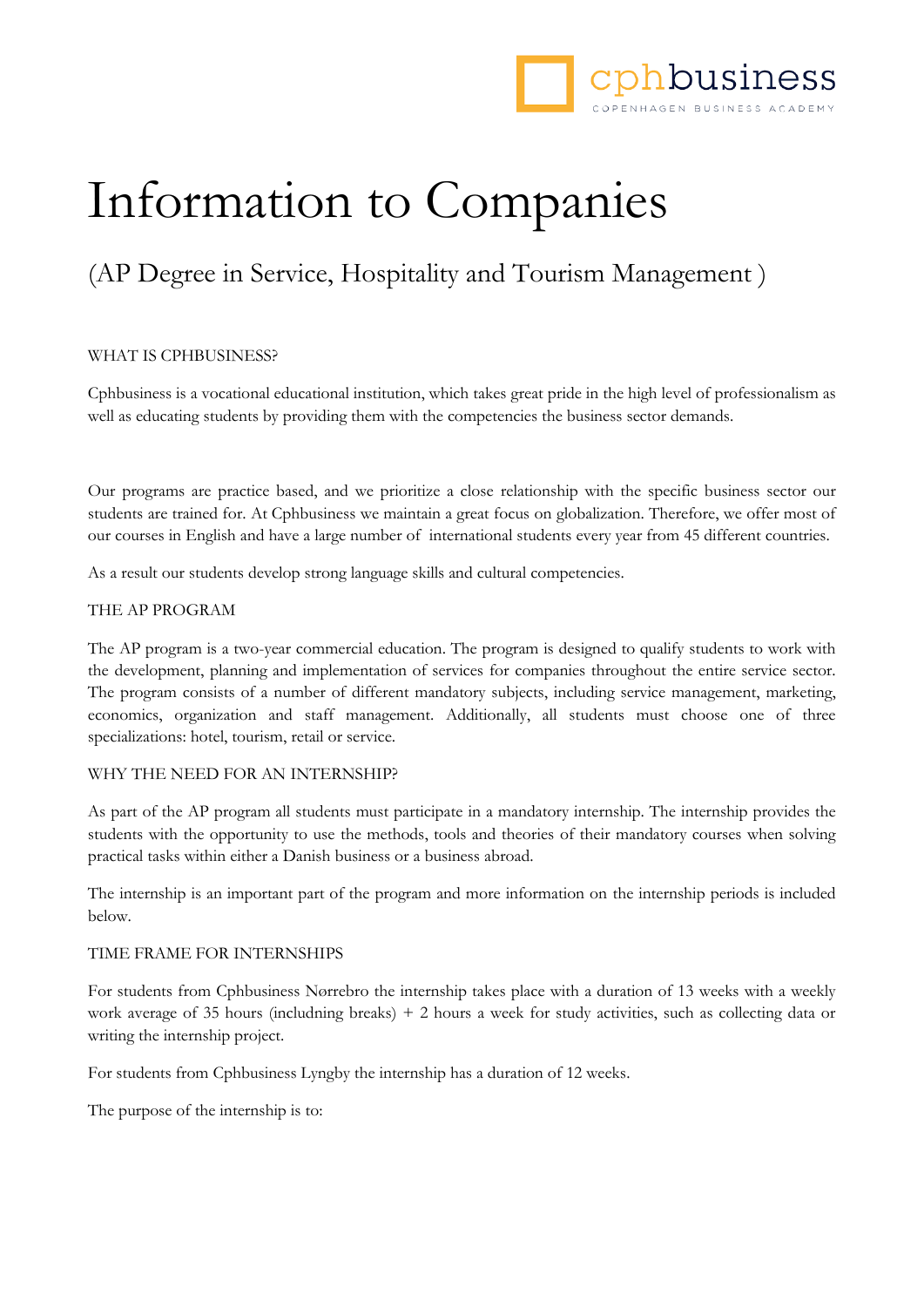

- provide the student with professional competencies within the chosen specialization (hotel, tourism or service) secure integration between theory and practice in a specific professional context
- contribute to the professional and personal development of the student
- establish a sustainable relation with the company as the student's final project (4th semester) must be based on issues relating to the internship company.

#### WHAT CAN YOU EXPECT?

Our student will contribute by being a part of the daily processes and routines of your company. You will engage with a highly motivated intern, who not only will be part of the daily work but additionally someone who is able to apply the latest theories of the service industry.

By allowing Cphbusiness students the possibility for an internship within your company, you - in return – gain an unique access for future recruitment, as the internship allows for the development and training of a new generation of well-trained employees within the service industry.

Our students will be able to work 35 hours per week on average during the internship.

### THE QUALIFICATIONS OF THE STUDENTS

Our students at Cphbusiness all have different backgrounds when initially join the AP program in Service, Hospitality & Tourism Management. Many students have worked in the service industry for years allowing them to draw on relevant work experience.

However, all students have passed the first year at the AP program by the time of the internship.

The mandatory subjects our students will have completed are:

- Service Management and the service industry
- Methodology
- Organizational development
- Business development
- Service economy
- **Communication**

Additionally, our students will also have been taught within the framework of their chosenspecialization: hotel, tourism or service (concept and event management).

#### WHAT IS EXPECTED OF YOU?

In collaboration with our student we expect your company to form a schedule, which provides our student with enough time and sufficient knowledge to produce a written project, which will sum up the entire internship.

Therefore, the student must gain insight about the organization throughout the internship. It is important to stress the fact that the students themselves are held responsible towards fulfilling goals of the internship.

We, Cphbusiness, expect our students to be outgoing, curious, hard-working andcooperative. During the internship you will be able to assign the student to specific departments within your company. Here the student can solve practical assignments within the specific department assigned but also work alongside the employees on a daily basis.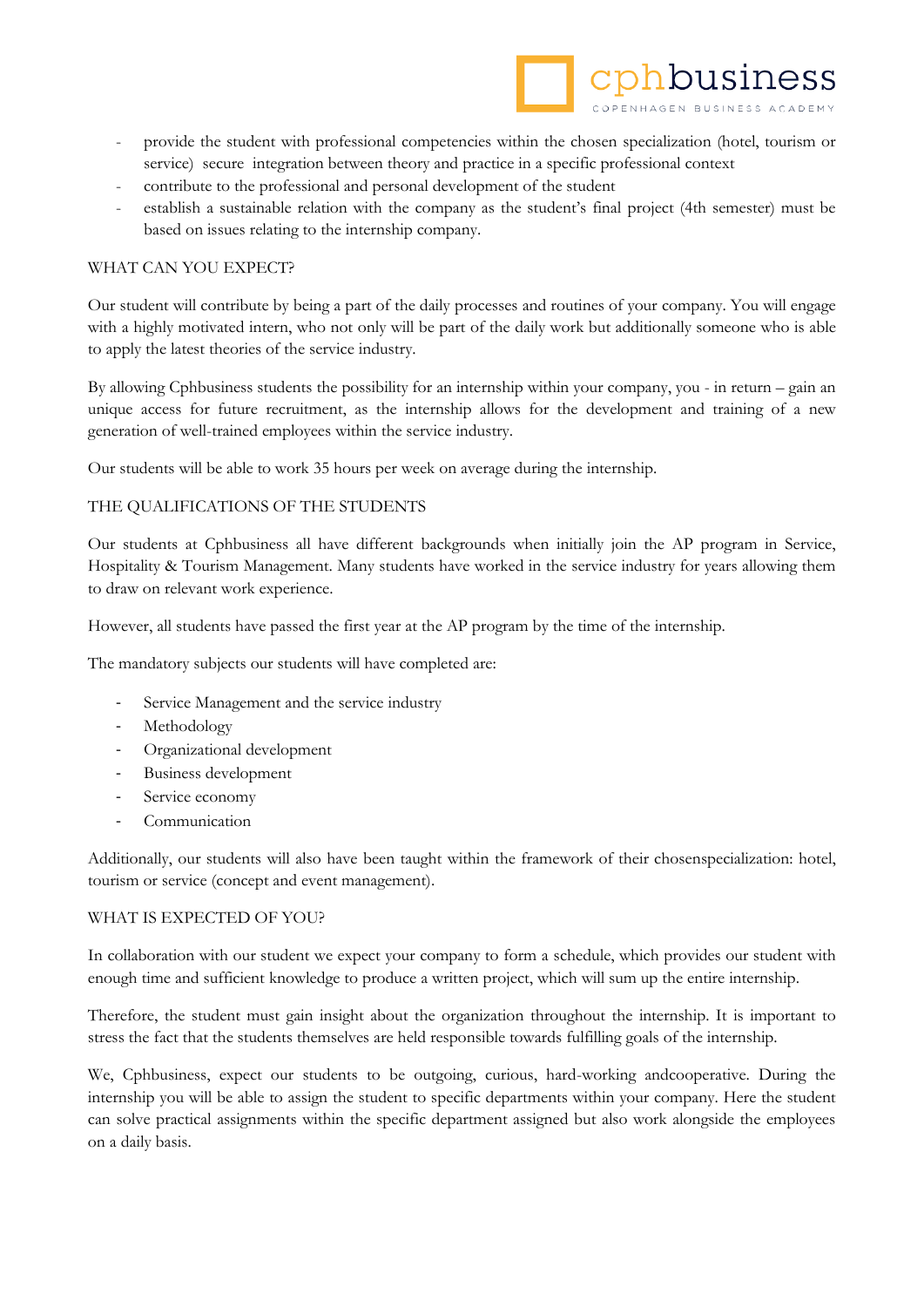

The Cphbusiness students are also able to work on larger projects across different departments of your company.

Such projects could be:

- Customer and competitor analysis
- Market research
- Internal analysis of service management systems and employee satisfaction
- Planning of promotion and communication strategies
- Analysis of the implementation and viability of new services

We expect that the tasks assigned to our student within your company contain professional substance, and that your company will supply sufficient resources to guide our student. At the same time, as a natural part of the internship the student must have time to develop knowledge about the work processes and specific characteristics of your company. Additionally to a 35 hours workweek, we expect that our student spend approximately 2 hours a week on study related activities.

As most internships are individually planned, it is difficult to set a precise number of hours needed to guide our students. However, most hours are generally spend at the beginning of the internship, as our student at this time only has a modest insight into your company and the service industry in general.

Cphbusiness expects that our student will have one specific contact person within your company, who has the time and know-how to supply our student with sufficient information, both concerning the daily work and the written project. There is no requirement as to the size and structure of your company. We only expect that your company is VAT registered in Denmark or abroad.

#### WHO DOES WHAT?

Our students are responsible for making a contract with your company regarding the internship. Furthermore, we demand that our students set up goals - both professionally and personally - for the output of their internship.

The students must also prepare a written internship project to Cphbusiness by the end of the internship. In order for all parties to benefit from the internship, it is necessary for your company to supply the following:

- Willingness to teach and involve the students in the daily operations and management tasksas well as other tasks. In sum this means that the Cphbusiness student:
- Will gain access to information that is important both for the understanding of the companyas well as for solving tasks both practically and theoretically. We do not expect yourcompany to supply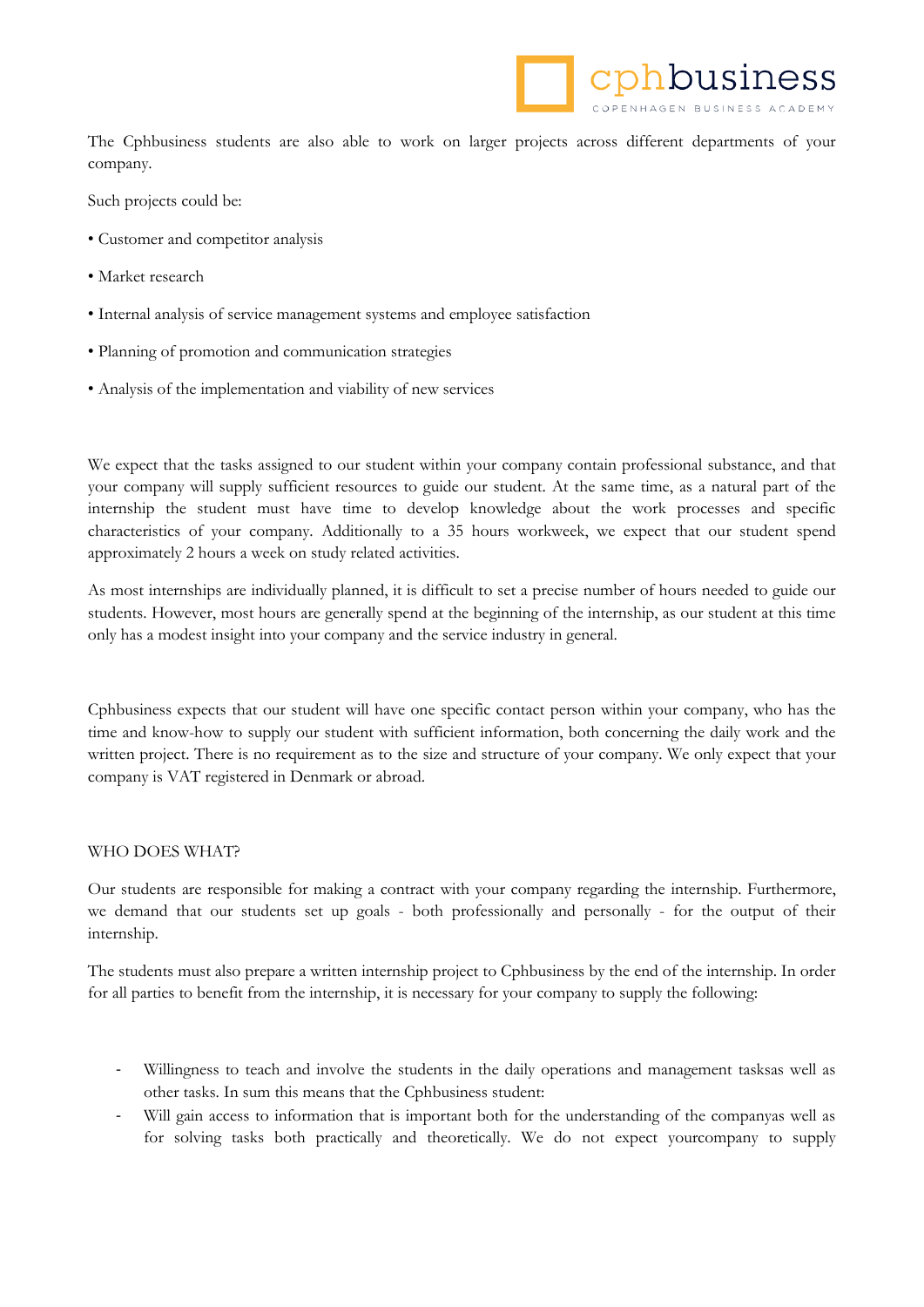confidential information to the student. However, if doing so we will be able to supply a confidentiality agreement.

Will be allowed to participate in various meetings either as active participants or as an observer. Have one specific contact person within your company who can assist our student in the planning as well as the completion of the internship. This contact person will also serve as a contact for Cphbusiness.

Cphbusiness must approve both the company and the internship contract before the internship is initiated. Cphbusiness will appoint the student with a supervisor, who will assist the student with any questions regarding the internship within the educational context. The supervisor will visit the student during the internship. If a visit is not possible, the supervisor will participate in a phone/online meeting with the contact person your company and our student.

#### PRACTICAL INFORMATION

Duration.

The duration of the internship is 13 weeks in total. All students must complete full 13 weeks of internship in order to obtain full ETCS point for the internship.

The weekly number of working hours will be 35 on average. Additionally we expect 2 hours per week for schoolrelated activities; data-collection, interviews etc.

Internship contract and pay.

Most of our students receive SU (State Grant). Therefore, the students are not expected to receive any pay during the internship. A contract between the student and the company is made and prior to the final approval of the contract, our student fills out an Internship Agreement, which is approved by the Internship Coordinator/Internship Supervisor. Please note that SU has now allowed for companies to give our students gratuity during their internship. For more information hereof, please go to: <http://www.su.dk/nyheder/nyhedsarkiv-2017/su-og-erkendtlighed-i-uloennede-forloeb/>

Insurance.

Our student must be covered by the industrial injury insurance and liability insurance of your company. If there are no such insurance, your company will need to obtain insurances, which fully covers our student.

Illness

In case of illness, our student must immediately inform you and your company through their direct contract person. If our student is gone for more than one week, we expect that the student get in touch with both the internship supervisor as well as the student counsellor.

Hereafter a decision will be made as to whether or not the internship will be extended/completed.

Vacation.

It is a general rule that vacation during the internship is not possible. However, if it is found to

be appropriate and possible by you and your company, Cphbusiness will grant permission for